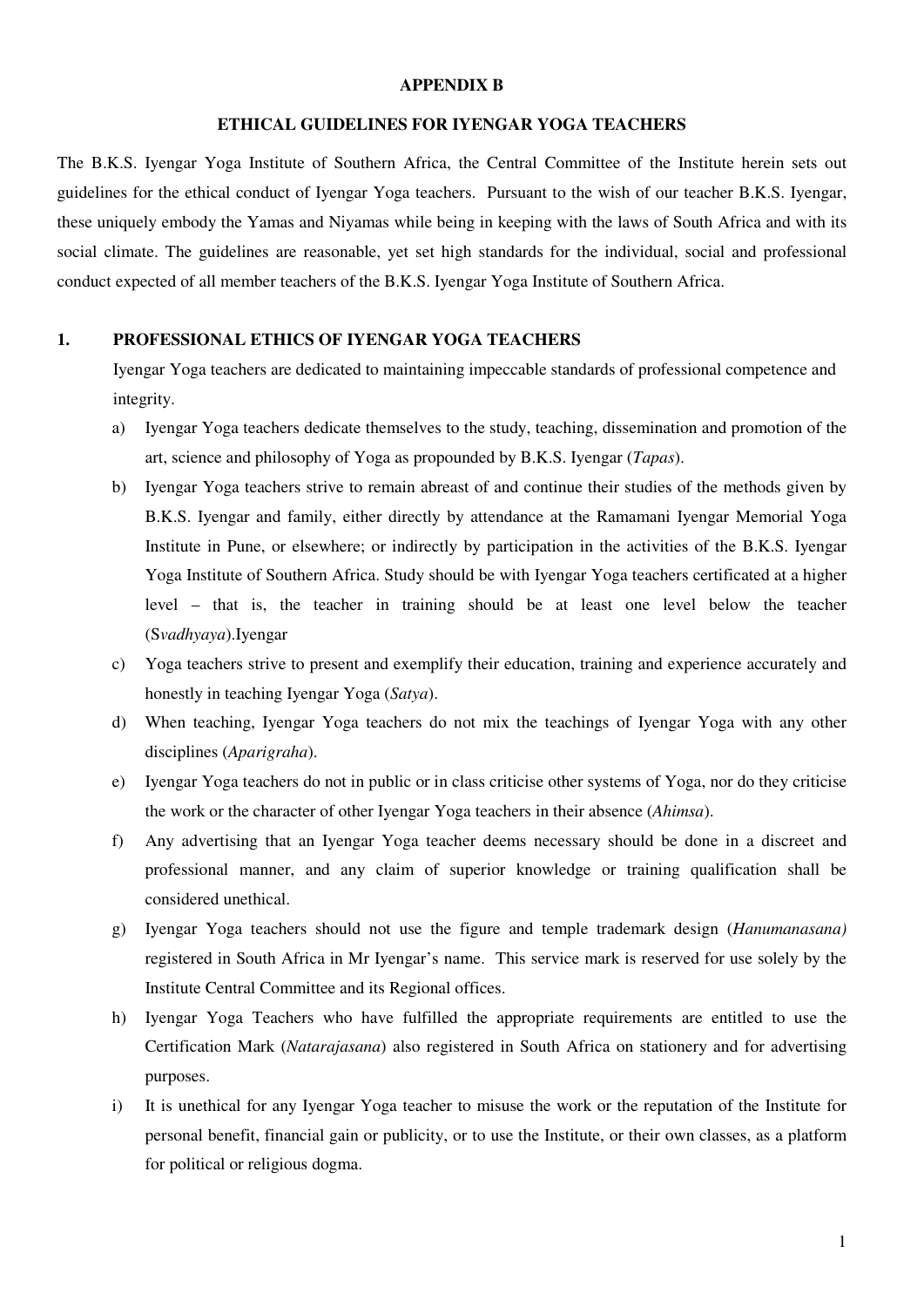## **2. RESPONSIBILITY TO STUDENTS AND COMMUNITY – SOCIAL ETHICS**

 Iyengar Yoga teachers are committed to enhancing the general health and well-being of their students and the community in which they live. This includes respect for the rights and opinions of their students and the observance of local laws.

- a) Iyengar Yoga teachers are truthful in all dealings with their students and the community (*Satya*).
- b) Iyengar Yoga teachers welcome all students regardless of race, gender, sexual orientation, financial status, national origin, or physical disability (skill level of teacher permitting) (*Asteya*).
- c) Iyengar Yoga teachers should recommend that a student suffering from a complaint seek medical advice, and the work of a teacher may not encroach on or usurp medical practice.
- d) Information of a personal nature that passes between a student and an Iyengar Yoga teacher must be respected and held in confidence.
- e) Iyengar Yoga teachers avoid any sexual harassment of students and are honest in their intimate relationships (*Ahimsa; Brahmacharya*).
- f) Iyengar Yoga teachers recognise that they are in a position of power in the classroom and accept the responsibility inherent in the relationship between teacher and student. They do not exploit the trust and potential dependency of their students (*Ahimsa; Aparigraha*). Iyengar Yoga teachers must be alert to the fact that relationships between teacher and student outside the classroom may compromise the student-teacher relationship, especially if the relationship is an intimate one.
- g) If possible, Iyengar Yoga teachers generously assist students to find another Iyengar Yoga teacher when requested, especially if the student-teacher relationship has been compromised (*Aparigraha*).
- h) Iyengar Yoga teachers recognise the importance of sincerity in teaching, and do not approach the work casually or carelessly (*Tapas*).

## **3. PERSONAL RESPONSIBILITY OF IYENGAR YOGA TEACHERS – INDIVIDUAL ETHICS**

 Iyengar Yoga teachers cultivate purity of body, mind and lifestyle (*Sauca*), and so set an example for their students.

- a) Iyengar Yoga teachers are clean and well-groomed (*Sauca*).
- b) In the classroom, Iyengar Yoga Teachers are modestly dressed (*Sauca* and *Brahmacharya*).
- c) Iyengar Yoga teachers do not abuse substances such as drugs and alcohol (*Sauca*).

# **4. RESPONSIBILITY TO THE ETHICAL GUIDELINES OF THE B.K.S. IYENGAR YOGA INSTITUTE OF SOUTHERN AFRICA**

Iyengar Yoga teachers are bound to these Ethical Guidelines by virtue of their membership of the B.K.S. Iyengar Yoga Institute of Southern Africa.

a) The Ethical Guidelines of the B.K.S. Iyengar Yoga Institute of Southern Africa are not absolute and do not cover every eventuality. The fact that a given conduct is not specifically addressed in the Ethical Guidelines does not necessarily mean that it may be interpreted as ethical or unethical. Generally accepted codes of conduct should be honoured and adhered to, as well as South African law.